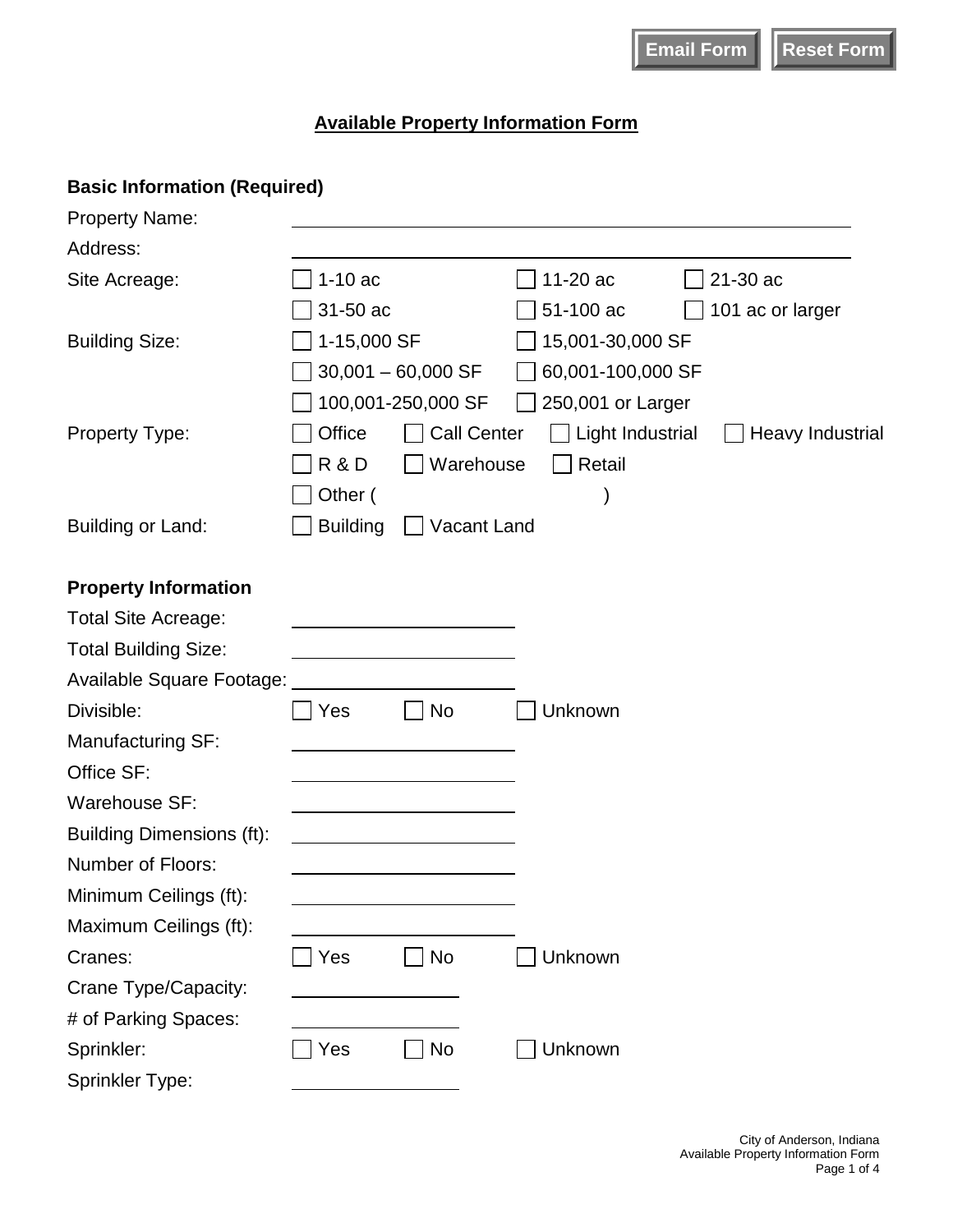| Year Built:                   |                                                  |                 |                           |                  |         |   |
|-------------------------------|--------------------------------------------------|-----------------|---------------------------|------------------|---------|---|
| <b>Year Last Renovated:</b>   |                                                  |                 |                           |                  |         |   |
| <b>Current or Former Use:</b> |                                                  |                 |                           |                  |         |   |
| Air Conditioning:             |                                                  |                 |                           |                  |         |   |
|                               | No                                               | Unknown         |                           |                  |         |   |
| <b>Heating System:</b>        | Yes (specify the location <u>example and</u> yes |                 |                           |                  |         |   |
|                               | No                                               | Unknown         |                           |                  |         |   |
| Type of Lighting System:      |                                                  |                 |                           |                  |         |   |
| Docks:                        | <b>Yes</b>                                       | <b>No</b>       | Unknown                   |                  |         |   |
| <b>Number of Docks:</b>       |                                                  |                 |                           |                  |         |   |
| Type of Docks                 |                                                  |                 |                           |                  |         |   |
| Dock Size:                    |                                                  |                 |                           |                  |         |   |
| Drive-Ins:                    | Yes                                              | <b>No</b>       | Unknown                   |                  |         |   |
| <b>Number of Drive-Ins:</b>   |                                                  |                 |                           |                  |         |   |
| Drive-In Door Size:           |                                                  |                 |                           |                  |         |   |
| Floor Type/Thickness:         |                                                  |                 |                           |                  |         |   |
| Rail Served:                  | Yes                                              | <b>No</b>       |                           | No, but possible | Unknown |   |
| Kitchen:                      | Yes                                              | <b>No</b>       | Unknown                   |                  |         |   |
| Cafeteria:                    | Yes                                              | <b>No</b>       | Unknown                   |                  |         |   |
|                               |                                                  |                 |                           |                  |         |   |
| For Lease:                    | Yes                                              | <b>No</b>       |                           |                  |         |   |
| Lease Rate:                   |                                                  | per SF per year |                           |                  |         |   |
| Lease Type:                   | N                                                | <b>NN</b>       |                           | <b>NNN</b>       |         |   |
|                               | Other (                                          |                 |                           |                  |         | ) |
| Specify if multiple rates:    |                                                  |                 |                           |                  |         |   |
| For Sale:                     | Yes                                              | No              |                           |                  |         |   |
| Sale Price:                   | \$                                               |                 |                           |                  |         |   |
| Zoning:                       | B-1                                              | $ B-2 $         | $ B-3 $                   | $B-4$            | $B-5$   |   |
|                               | B-6                                              | $ I-1 $         | $ I-2 $                   | I-3              | $R-1$   |   |
|                               | $R-2$                                            | JR-3            | $\overline{\mathsf{R-4}}$ | JUnknown         |         |   |
|                               | Other (                                          |                 |                           |                  |         |   |
| 100-Year Flood Plain:         | Yes                                              | No              | Unknown                   |                  |         |   |
| 500-Year Flood Plain:         | Yes                                              | No              | Unknown                   |                  |         |   |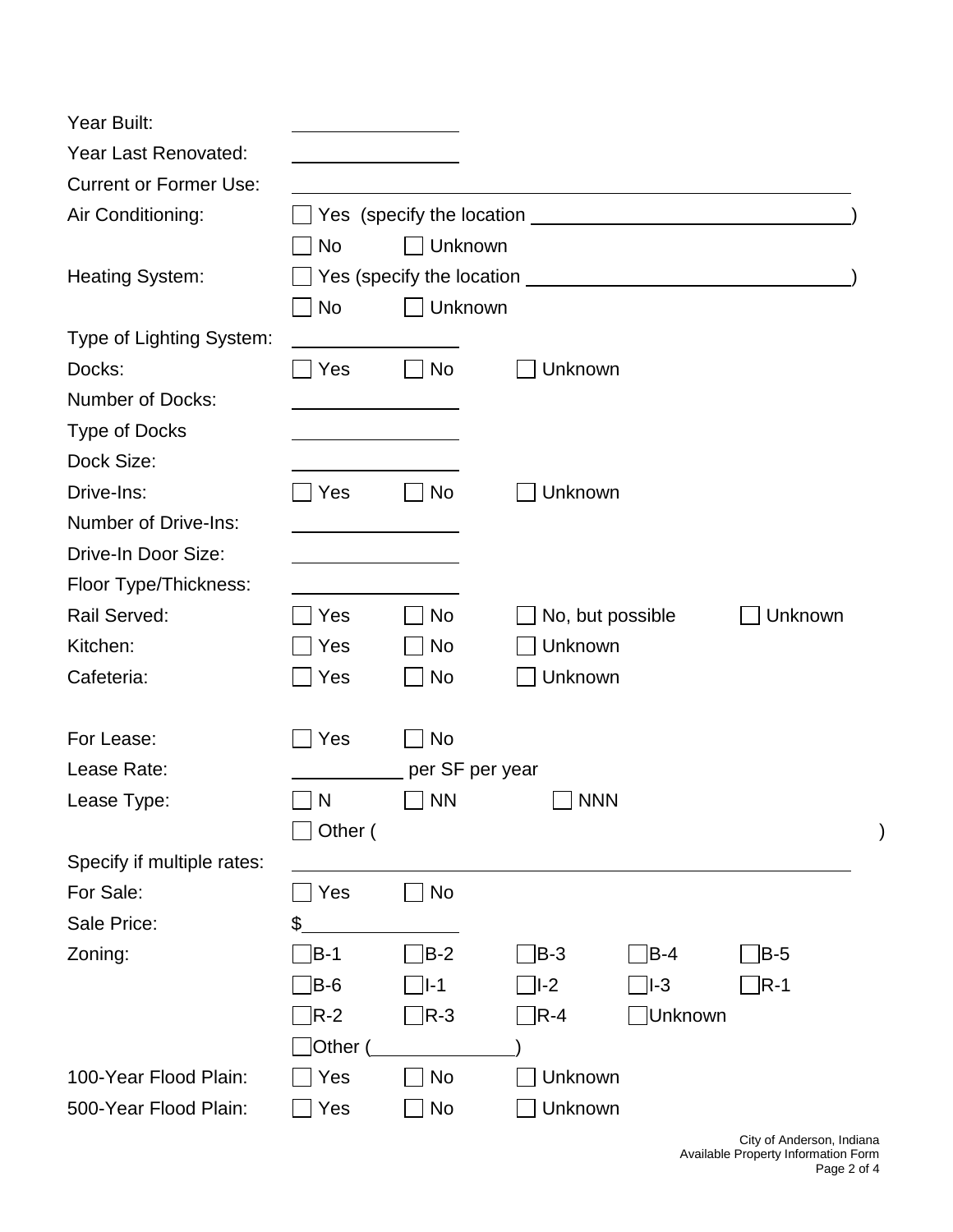| <b>Environmental Report:</b>                                               |                                         |                                  |       | │Yes (Phase I Date: │ │ │ │ │ │ Phase II Date │ │ │ │ │ │ │ │ │ │ │ │ │ │ │ │ │ | No |
|----------------------------------------------------------------------------|-----------------------------------------|----------------------------------|-------|---------------------------------------------------------------------------------|----|
| Located in Industrial Park:                                                | $ $ $ $ Yes                             | <b>No</b>                        |       |                                                                                 |    |
| Interstate Frontage:                                                       | <b>Pres</b>                             | No                               |       |                                                                                 |    |
| Major Road Frontage:                                                       | $\Box$ Yes                              | No                               |       |                                                                                 |    |
| Nearest Interstate Hwy:                                                    |                                         |                                  |       | Distance: _______________                                                       |    |
| Nearest 4-lane Hwy/Rd:                                                     | <u> 1989 - Johann Barbara, martxa a</u> |                                  |       | Distance: <u>________________</u>                                               |    |
| Nearest 2-lane Hwy/Rd:                                                     |                                         |                                  |       | Distance: <u>______________</u>                                                 |    |
| Nearest Commercial Airport:   Indianapolis International Airport     Other |                                         |                                  |       |                                                                                 |    |
| Distance:                                                                  |                                         |                                  |       |                                                                                 |    |
| Nearest Municipal Airport: □ Anderson Municipal Airport □ Other            |                                         |                                  |       |                                                                                 |    |
| Distance:                                                                  |                                         |                                  |       |                                                                                 |    |
| <b>Nearest Port:</b>                                                       |                                         |                                  |       | Jeffersonville, Indiana or Cincinnati, Ohio J Other                             |    |
| Distance:                                                                  |                                         |                                  |       |                                                                                 |    |
| <b>Main Contact Name:</b>                                                  |                                         |                                  |       |                                                                                 |    |
| Owner or Agent:                                                            | Owner                                   | $\Box$ Listing Agent             |       |                                                                                 |    |
| Main Contact Company:                                                      |                                         |                                  |       |                                                                                 |    |
| <b>Main Contact Address:</b>                                               |                                         |                                  |       |                                                                                 |    |
| <b>Main Contact Phone:</b>                                                 |                                         |                                  |       |                                                                                 |    |
| Main Contact E-mail:                                                       |                                         |                                  |       |                                                                                 |    |
| Main Contact Web Site:                                                     |                                         |                                  |       |                                                                                 |    |
| <b>Utilities</b>                                                           |                                         |                                  |       |                                                                                 |    |
| <b>Electric Power:</b>                                                     | Yes                                     | No                               |       |                                                                                 |    |
| <b>Electric Provider:</b>                                                  |                                         | Anderson Municipal Light & Power |       | Other                                                                           |    |
| <b>Electric Volts:</b>                                                     |                                         |                                  |       |                                                                                 |    |
| Electric Amps:                                                             |                                         |                                  |       |                                                                                 |    |
| KVA:                                                                       |                                         |                                  |       |                                                                                 |    |
| <b>Power Phases:</b>                                                       |                                         |                                  |       |                                                                                 |    |
| Dual Feed:                                                                 | Yes                                     | No                               |       |                                                                                 |    |
| Water:                                                                     | Yes                                     | No                               |       |                                                                                 |    |
| <b>Water Provider:</b>                                                     | City of Anderson                        |                                  | Other |                                                                                 |    |
| <b>Water Main Size:</b>                                                    |                                         |                                  |       |                                                                                 |    |
| Sewer:                                                                     | Yes                                     | <b>No</b>                        |       |                                                                                 |    |
| Sewer Provider:                                                            | City of Anderson                        |                                  | Other |                                                                                 |    |